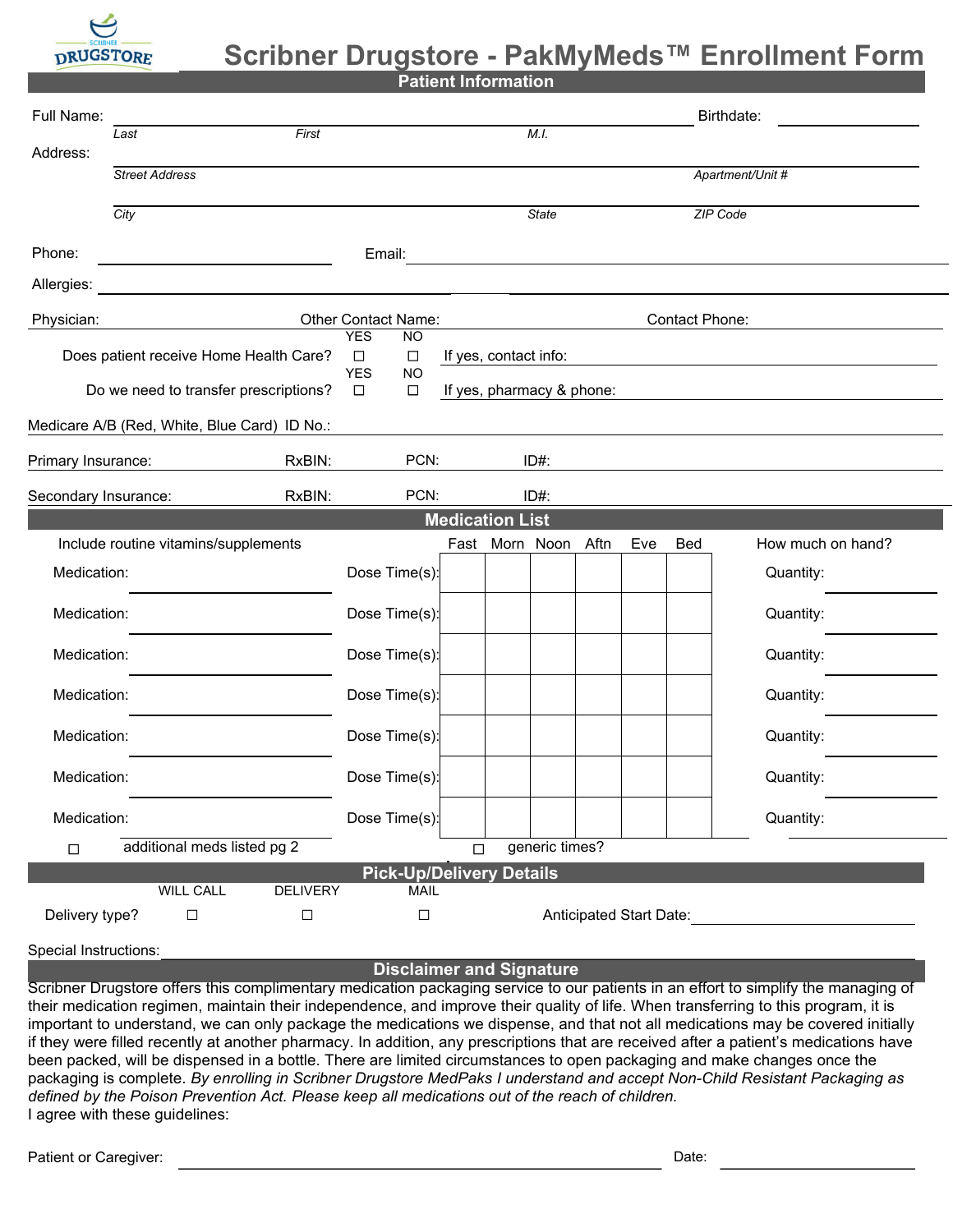Patient Name: Patient Birthdate:

| <b>Medication List (Continued)</b>   |               |  |                     |  |  |     |     |                   |  |  |
|--------------------------------------|---------------|--|---------------------|--|--|-----|-----|-------------------|--|--|
| Include routine vitamins/supplements |               |  | Fast Morn Noon Aftn |  |  | Eve | Bed | How much on hand? |  |  |
| Medication:                          | Dose Time(s): |  |                     |  |  |     |     | Quantity:         |  |  |
| Medication:                          | Dose Time(s): |  |                     |  |  |     |     | Quantity:         |  |  |
| Medication:                          | Dose Time(s): |  |                     |  |  |     |     | Quantity:         |  |  |
| Medication:                          | Dose Time(s): |  |                     |  |  |     |     | Quantity:         |  |  |
| Medication:                          | Dose Time(s): |  |                     |  |  |     |     | Quantity:         |  |  |
| Medication:                          | Dose Time(s): |  |                     |  |  |     |     | Quantity:         |  |  |
| Medication:                          | Dose Time(s): |  |                     |  |  |     |     | Quantity:         |  |  |
| Medication:                          | Dose Time(s): |  |                     |  |  |     |     | Quantity:         |  |  |
| Medication:                          | Dose Time(s): |  |                     |  |  |     |     | Quantity:         |  |  |
| Medication:                          | Dose Time(s): |  |                     |  |  |     |     | Quantity:         |  |  |
| Medication:                          | Dose Time(s): |  |                     |  |  |     |     | Quantity:         |  |  |
| Medication:                          | Dose Time(s): |  |                     |  |  |     |     | Quantity:         |  |  |
| Medication:                          | Dose Time(s): |  |                     |  |  |     |     | Quantity:         |  |  |
| Medication:                          | Dose Time(s): |  |                     |  |  |     |     | Quantity:         |  |  |
| Medication:                          | Dose Time(s): |  |                     |  |  |     |     | Quantity:         |  |  |
| Medication:                          | Dose Time(s): |  |                     |  |  |     |     | Quantity:         |  |  |
| Medication:                          | Dose Time(s): |  |                     |  |  |     |     | Quantity:         |  |  |
| Medication:                          | Dose Time(s): |  |                     |  |  |     |     | Quantity:         |  |  |
| Medication:                          | Dose Time(s): |  |                     |  |  |     |     | Quantity:         |  |  |
| Medication:                          | Dose Time(s): |  |                     |  |  |     |     | Quantity:         |  |  |
| Medication:                          | Dose Time(s): |  |                     |  |  |     |     | Quantity:         |  |  |
| Medication:                          | Dose Time(s): |  |                     |  |  |     |     | Quantity:         |  |  |
| Medication:                          | Dose Time(s): |  |                     |  |  |     |     | Quantity:         |  |  |
| Medication:                          | Dose Time(s): |  |                     |  |  |     |     | Quantity:         |  |  |
| Medication:                          | Dose Time(s): |  |                     |  |  |     |     | Quantity:         |  |  |
| Medication:                          | Dose Time(s): |  |                     |  |  |     |     | Quantity:         |  |  |